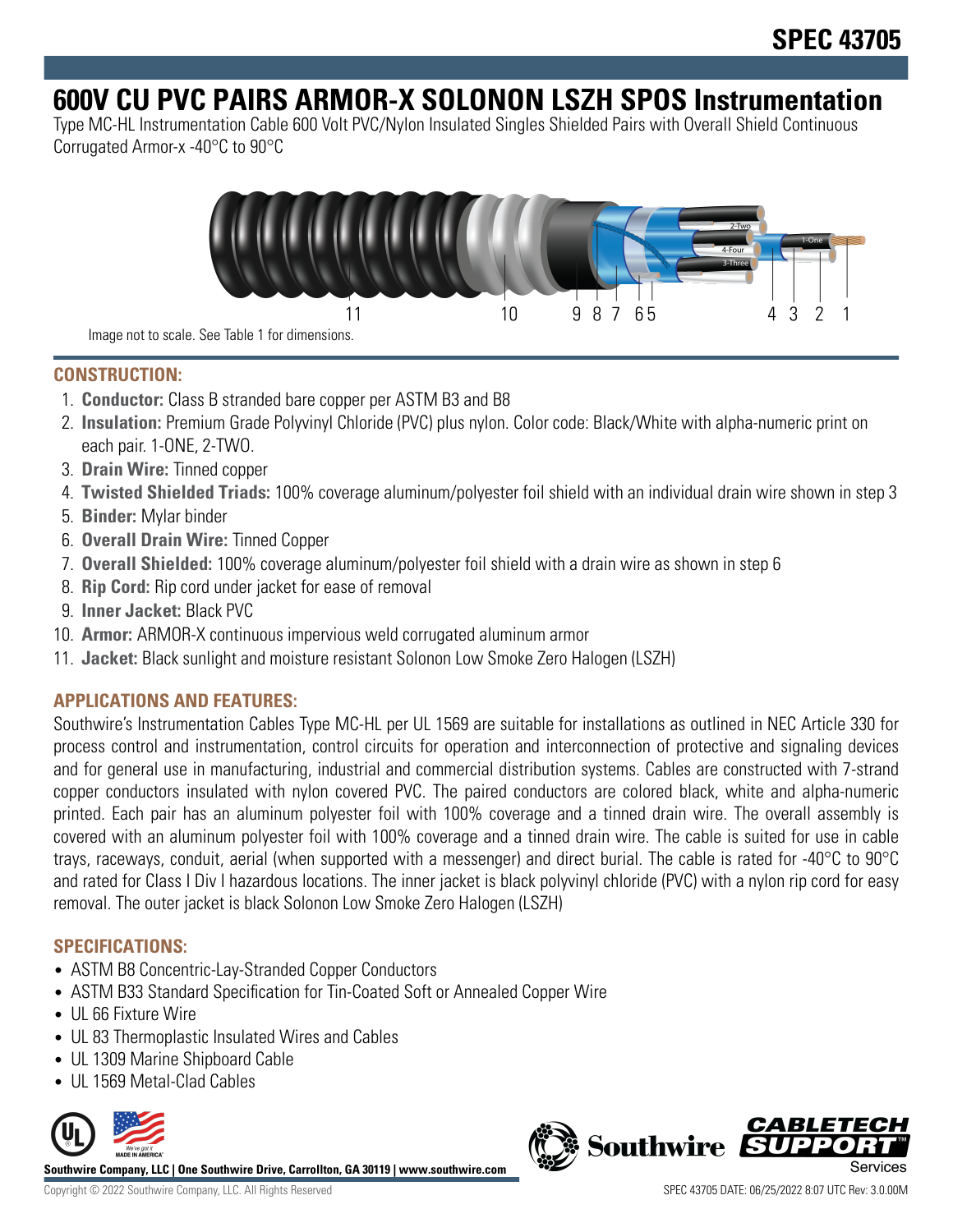- UL 1685 Vertical-Tray Fire Propagation and Smoke Release Test (1/0 and Larger)
- UL 2225 Cables and Cable-Fittings For Use In Hazardous (Classified) Locations
- IEEE 1202 FT4 Flame Test (70,000) BTU/hr Vertical Tray Test
- EPA 40 CFR, Part 26, Subpart C heavy metals per Table 1, TCLP method
- ABS Listed as CWCMC

#### **SAMPLE PRINT LEGEND:**

SOUTHWIRE® #P# ARMOR-XTRA TYPE MC-HL (UL) SHLD PR XXAWG OVERALL SHIELDED SOLONON-N CDRS 90°C JKT SUN RES. DIR BUR FOR CT USE IEEE 1202/FT4 -40°C 600V (YR) USA SEQUENTIAL MARKING

| Stock<br>Number | Cond. Size    | Number of<br>Pairs | Insul.<br><b>Thickness</b> | Jacket<br><b>Thickness</b> | Approx.<br>OD | Approx.<br>Weight | Min Bending<br>Radius | DC Resistance $@$ 25°<br>C. |
|-----------------|---------------|--------------------|----------------------------|----------------------------|---------------|-------------------|-----------------------|-----------------------------|
|                 | AWG/<br>Kcmil | pair               | mil                        | mil                        | inch          | lb/1000ft         | inch                  | $\Omega/1000$ ft            |
| <b>TBA</b>      | 18            | $2^{\circ}$        | 20                         | 60                         | 0.71          | 207               | 4.97                  | 6.66                        |
| TBA             | 18            | 4                  | 20                         | 60                         | 0.8           | 260               | 6.02                  | 6.66                        |
| TBA             | 18            | 8                  | 20                         | 60                         | 1.01          | 455               | 7.07                  | 6.66                        |
| TBA             | 18            | 12                 | 20                         | 60                         | 1.11          | 593               | 7.77                  | 6.66                        |
| <b>TBA</b>      | 18            | 16                 | 20                         | 60                         | 1.32          | 766               | 9.24                  | 6.66                        |
| 575916          | 16            |                    | 20                         | 60                         | 0.63          | 166               | 4.41                  | 4.18                        |
| TBA             | 16            | $\overline{2}$     | 20                         | 60                         | 0.75          | 237               | 5.25                  | 4.18                        |
| TBA             | 16            | 4                  | 20                         | 60                         | 0.94          | 366               | 6.58                  | 4.18                        |
| TBA             | 16            | 8                  | 20                         | 60                         | 1.11          | 541               | 7.77                  | 4.18                        |
| TBA             | 16            | 12                 | 20                         | 60                         | 1.32          | 798               | 9.24                  | 4.18                        |
| TBA             | 16            | 16                 | 20                         | 60                         | 1.4           | 964               | 9.8                   | 4.18                        |
| TBA             | 16            | 24                 | 20                         | 60                         | 1.66          | 1436              | 11.62                 | 4.18                        |
| <b>TBA</b>      | 16            | 36                 | 20                         | 60                         | 1.88          | 1901              | 13.16                 | 4.18                        |

#### **Table 1 – Weights and Measurements**

All dimensions are nominal and subject to normal manufacturing tolerances

◊ Cable marked with this symbol is a standard stock item